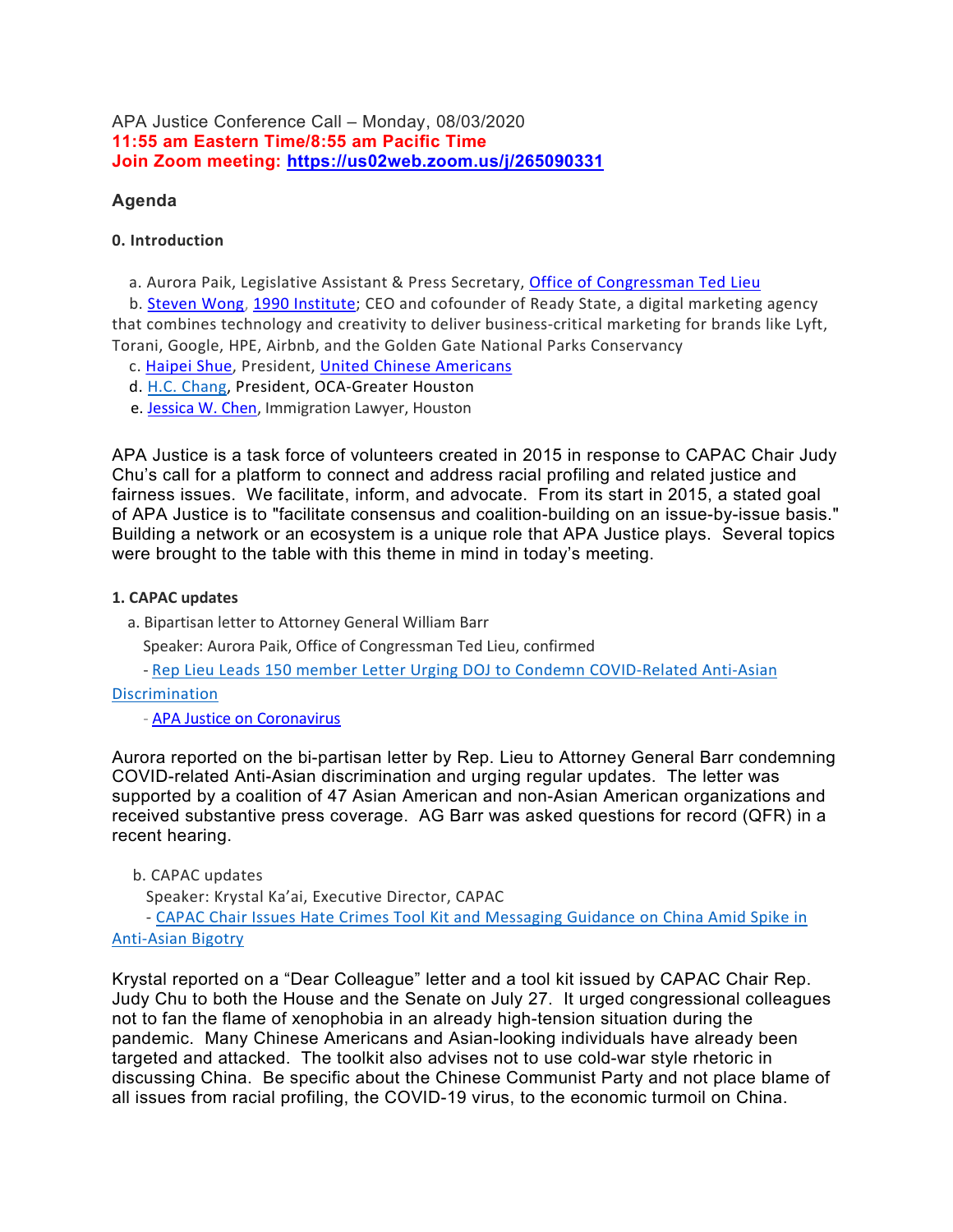CAPAC will continue to pursue meaningful answers from FBI and NIH through the House Oversight Committee.

## 2. Building and Sustaining a Network/Ecosystem

 a. What is the Asian American marketing and advertising industry doing? How can/should the Asian American community get involved?

Speakers: Steven Wong, 1990 Institute

Russell Jeung, Professor, San Francisco State University

- YouTube: Fight The Virus. Fight the Bias.
- Ad Council Love Has No Label PSA: Fight the Virus. Fight the Bias
- 07/21 Asian American Marketing + Advertising Town Hall
- 07/21 New York Times: Anti-Asian Harassment Is Surging. Can Ads and Hashtags Help?
- #FightVirusBias

The 1990 Institute was among the first organizations to endorse Rep. Lieu's joint letter to AG Barr. Steven Wong addressed what the marketing and ad agencies are doing to combat racial prejudice, and what Asian communities can do to support these efforts. Steven first described the 1990 Institute and its history, along with its Chair Dan Chao.

The 1990 Institute through educational programming such as China Now, reaches over 70,000 teachers predominantly high schools with Sino-US curriculum. The Ad Council, a non-profit launched a "Love Has No Labels" ad campaign beginning July 22. This 60 second ad was directed by the much-acclaimed Alan Yang, titled, "Fight The Virus, Fight The Bias". It targets primarily non-activists, and the more liberal urbanites by enhancing their awareness and emphasizing fair treatment.

This ad received good news coverage in print and social media to include the New York Times. Steven hopes that young artists can help support this campaign via social media in blog and other medium. He also acknowledged ADL's Jonathan Greenblatt and the Korean community's Sandra Oh for their support.

1990 Institute will be launching a series of videos. It encourages us to gather stories that are interesting and educational to help more Asian Americans understand our cultural heritage and identity, as well as the on-going Sino-US policies and issues, particularly our high school students.

In terms of social media, we can learn more via : #FightVirusBias. Find it and like it.

Russell Jeung commented on the need and timing of the Lieu and Chu efforts at the federal level. The virus is not fueling anti-Asian hate; political rhetoric is. Foreign policy is being used to impact Chinese Americans and Asian Americans. Americans in general do not and cannot differentiate between China the nation and the people of Chinese origin. Therefore, messages should pivot more than just raising awareness, but also towards public policy issues. Multiple messages may in fact be more effective than single ones. We need to call out for action such as get out the vote.

 b. What are the lessons learned from UCA's filing an amicus brief in the Harvard/MIT lawsuit against the ICE Directive on student visas? How can/should the Asian American community get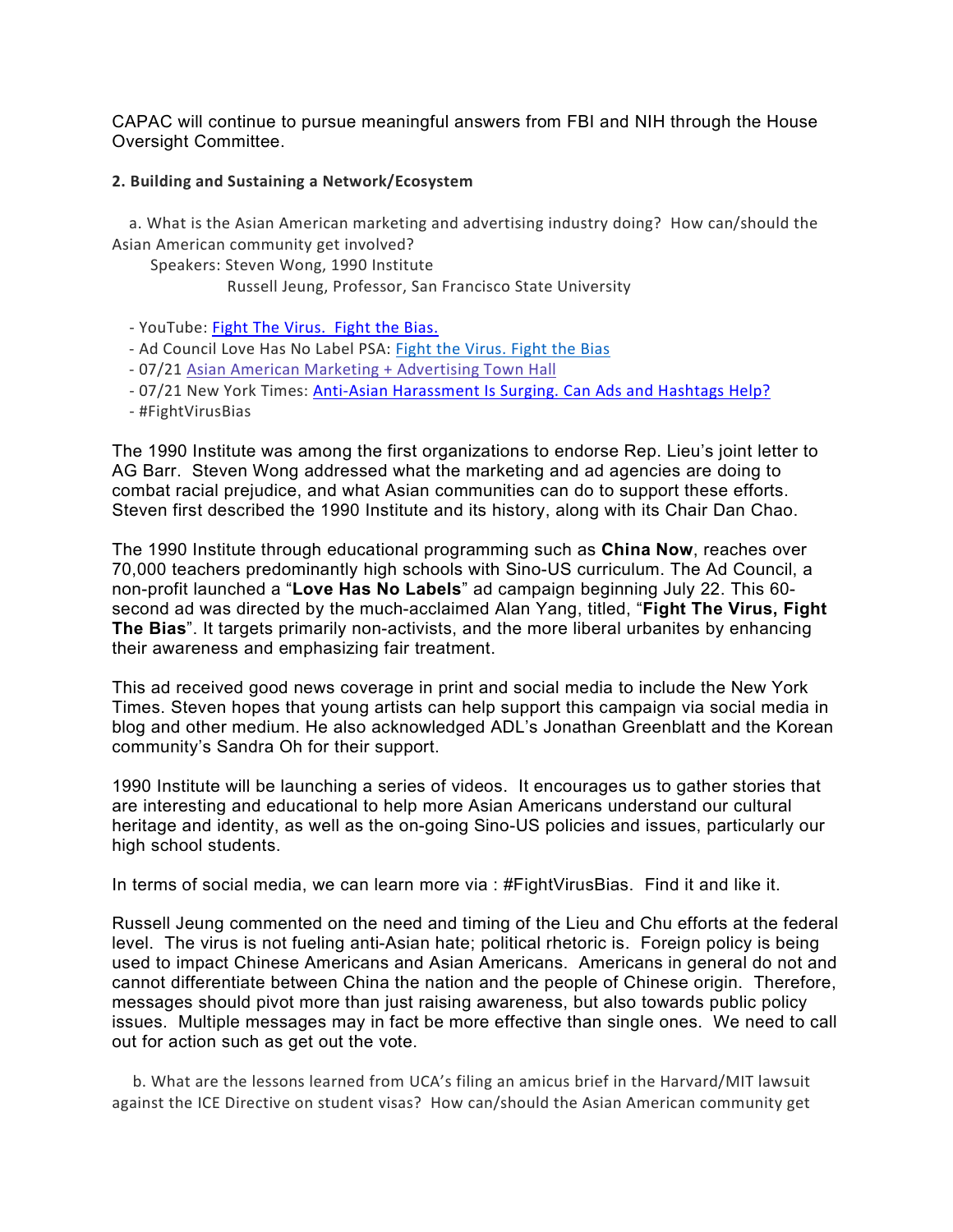involved going forward?

Speaker: Haipei Shue, President, UCA

- Amicus brief

- APA Justice on the ICE Directive on Student Visas

 - 2020/07/24 NPR: ICE Confirms New Foreign Students Can't Take Online-Only Course Loads In The U.S.

Haipei recounted the chronological sequence of events starting with several events that happened in rapid succession within a month, starting with the White House proclamation to retroactively expel a new category of military-civilian program participants, additional H1- B visa restrictions, and then the ICE directive. UCA was considering a lawsuit in response to the ICE directive, but was given a weekend to file an amicus brief. It was filed in support of Harvard and MIT to oppose the directive on the following Monday.

## c. 2020 Census

On July 21, 2020, an executive order was issued to exclude undocumented aliens from the apportionment base that will be established this year by the 2020 Census. Four lawsuits have been filed to date.

 - 2020/07/24 NPR: Trump Sued Over Attempt To Omit Unauthorized Immigrants From A Key Census Count

- 1:20-cv-02023 Common Cause
- 1:20-cv-05770 New York States and a coalition of 20 states plus some sities and localities

- 1:20-cv-05781 American Civil Liberties Union and New York Civil Liberties Union

 - 3:20-cv-05169 California, along with the cities of Oakland, Los Angeles, Long Beach and the Los Angeles Unified School District

# 3. Racial Profiling/Targeting updates

 a. Update on Anti-Racial Profiling Project Speaker: Gisela Kusakawa, AAAJ | Asian American Justice Center (AAJC)

Gisela reported on the hiring of Vivin Qiang as the program coordinator for the Anti-Racial Profiling Project. Vivin is bilingual and will be conducting intakes of impacted scientists and researchers over the phone. Gisela will provide the number to their referral line once the line is up and running.

The Anti-Racial Profiling Project will advance the rights of, provide resources for, and refer impacted persons with specialized lawyers in the field many of whom will have experience representing Chinese scientists and researchers. AAJC is soft launching the project and has already taken in a number of calls and made referrals. In the interim, individuals who seek help may contact Gisela at gkusakawa@advancingjustice-aajc.org.

b. On-The-Ground Situation Report on Houtson

 Speakers: H.C. Chang, President, OCA-Greater Houston Jessice W. Chen, Immigration Lawyer, Houston

- FBI knocking on the doors of Chinese Americans demanding an immediate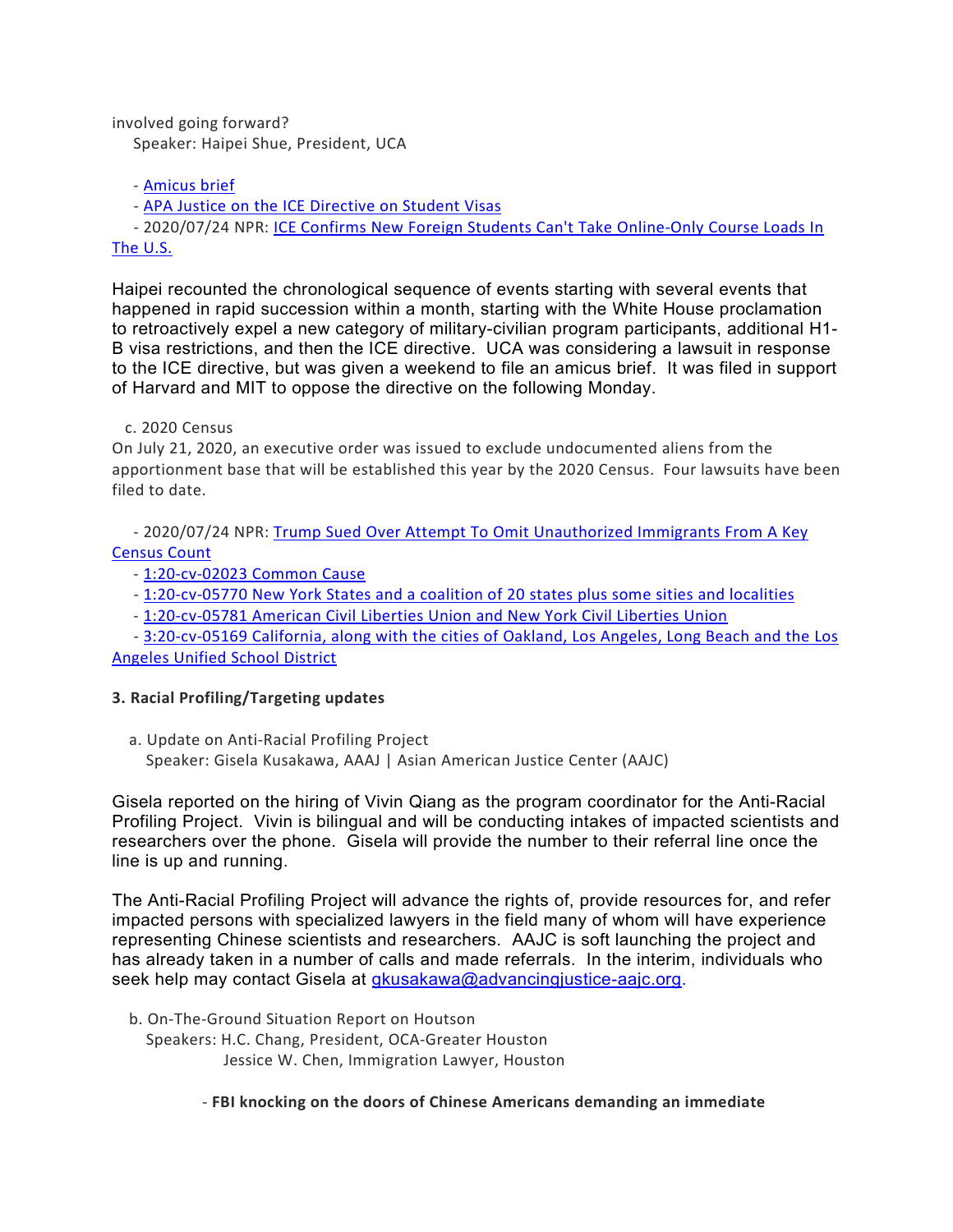#### interview, or contacting them to set up an interview.

 - 07/26 Intercept: Was The Chinese Consulate in Houston Really a Hotbed of Economic Espionage? People close to China-related investigations in Houston say the decision to close the consulate may be more about politics than spy threats.

China's Consulate in Houston was shut down on July 24, after being accused of a "spy center" to conduct spying activities with local medical center or universities. Within the past week, FBI agents have begun to knock on doors to demand interviews with persons of Chinese descent, creating fear and anguish.

On July 26, the Intercept published an article on: Was The Chinese Consulate in Houston Really a Hotbed of Economic Espionage? According to the article, "people close to Chinarelated investigations in Houston say the decision to close the consulate may be more about politics than spy threats."

Community leaders led by H.C. Chang and Jessica Chen provided on-the-ground reports on "Houston: After the closure of Chinese Consulate General." They expressed concerns about a "witch hunt for spies" by the FBI to use Chinese Americans as "scapegoat" to justify the political claim, for which the U.S. government has provided few supporting evidences.

They and other local community leaders appealed to Congress to de-escalate the situation, rein in the rhetoric and irresponsible actions, and provide oversight to protect the civil rights of Chinese Americans.

After the APA Justice meeting was officially closed, a group continued discussion on the topic and reached agreement that OCA, UCA, the Asian American Justice Center, and the Asian American Bar Association of Houston will co-host a "Know Your Rights" webinar on August 6 to address the urgent question, "What to do if you are questioned by the FBI or police?"

The concerns were also later relayed to Senator Mark Warner, Vice Chair of Senate Intelligence Committee.

 c. Based on recent discussions and presentations, can an emerging and converging view from the legal, scientific and community perspectives be formed on the racial profiling and related justice and fairness issues?

## 4. Catch-up on all developments

- Website: https://www.apajustice.org/
- LinkedIn: https://www.linkedin.com/groups/12395028/
- Facebook: https://www.facebook.com/groups/386238778398753/

#### 5. Upcoming Events

 a. 08/08 AAUC webinar: Celebrating 100 years of Women's Suffrage with National Organization for Women

 b. 09/12-26 2020 National Civic Leadership Forum on AAPI Unity: The Power of We. AAUC is soliciting ideas and proposals from all AAPI organizations to participate in this common platform to build trust and solidarity